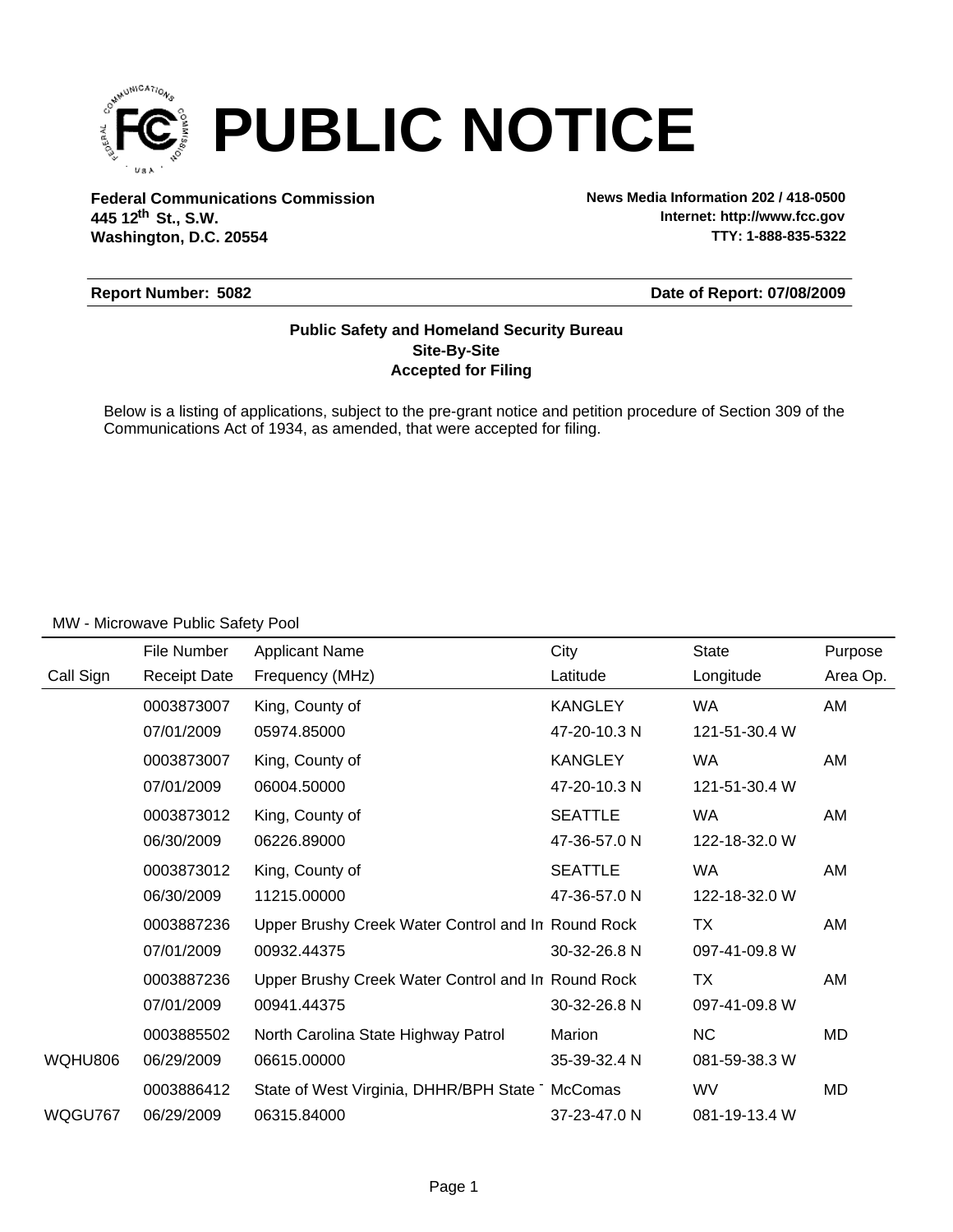## MW - Microwave Public Safety Pool

|                | File Number         | <b>Applicant Name</b>                                     | City               | <b>State</b>  | Purpose   |
|----------------|---------------------|-----------------------------------------------------------|--------------------|---------------|-----------|
| Call Sign      | <b>Receipt Date</b> | Frequency (MHz)                                           | Latitude           | Longitude     | Area Op.  |
|                | 0003886802          | State of West Virginia DHHR/BPH State Logan               |                    | <b>WV</b>     | <b>MD</b> |
| <b>WPSK803</b> | 06/29/2009          | 06256.54000                                               | 37-51-56.7 N       | 081-58-09.8 W |           |
|                | 0003886802          | State of West Virginia DHHR/BPH State Logan               |                    | <b>WV</b>     | MD        |
| <b>WPSK803</b> | 06/29/2009          | 06286.19000                                               | 37-51-56.7 N       | 081-58-09.8 W |           |
|                | 0003887755          | State of West Virginia DHHR/BPH State MILTON              |                    | <b>WV</b>     | MD        |
| WPTL702        | 06/30/2009          | 05945.20000                                               | 38-29-41.3 N       | 082-12-02.5 W |           |
|                | 0003887756          | State of West Virginia DHHR/BPH State Charleston          |                    | <b>WV</b>     | <b>MD</b> |
| WQAZ999        | 06/30/2009          | 11245.00000                                               | 38-22-34.7 N       | 081-39-23.6 W |           |
|                | 0003887757          | State of West Virginia DHHR/BPH State Summit              |                    | <b>WV</b>     | <b>MD</b> |
| WPTM657        | 06/30/2009          | 06645.00000                                               | 38-12-48.3 N       | 081-54-36.5 W |           |
|                | 0003887818          | COMMONWEALTH OF PENNSYLVANIA Wyalusing                    |                    | <b>PA</b>     | MD        |
| <b>WPSY512</b> | 06/30/2009          | 06665.00000                                               | 41-39-09.0 N       | 076-24-38.7 W |           |
|                | 0003887818          | COMMONWEALTH OF PENNSYLVANIA Wyalusing                    |                    | PA            | <b>MD</b> |
| <b>WPSY512</b> | 06/30/2009          | 06705.00000                                               | 41-39-09.0 N       | 076-24-38.7 W |           |
|                | 0003888346          | COMMONWEALTH OF PENNSYLVANIA Scranton                     |                    | PA            | <b>MD</b> |
| WPTZ253        | 06/30/2009          | 06305.96000                                               | 41-27-29.2 N       | 075-42-05.6 W |           |
|                | 0003888346          | COMMONWEALTH OF PENNSYLVANIA Scranton                     |                    | <b>PA</b>     | <b>MD</b> |
| WPTZ253        | 06/30/2009          | 06785.00000                                               | 41-27-29.2 N       | 075-42-05.6 W |           |
|                | 0003888836          | NEW JERSEY, STATE OF                                      | PLAINSBORO TOWNJ   |               | <b>MD</b> |
| WNEL594        | 07/01/2009          | 06835.00000                                               | 40-21-11.3 N       | 074-36-46.5 W |           |
|                | 0003888850          | NEW JERSEY, STATE OF                                      | <b>HOLMDEL</b>     | NJ            | <b>MD</b> |
| WNEL595        | 07/01/2009          | 06555.00000                                               | 40-23-41.3 N       | 074-10-43.5 W |           |
|                | 0003889621          | City of Yuma                                              | San Luis           | AZ            | <b>MD</b> |
| WQHC952        | 07/01/2009          | 19315.00000                                               | 32-30-09.3 N       | 114-46-36.3 W |           |
|                | 0003890350          | HUNTSVILLE, CITY OF                                       | <b>HUNTSVILLE</b>  | AL            | MD        |
| WPJA436        | 07/02/2009          | 06745.00000                                               | 34-40-00.3 N       | 086-38-35.9 W |           |
|                | 0003885501          | North Carolina State Highway Patrol                       | Spruce Pine        | <b>NC</b>     | <b>NE</b> |
|                | 06/29/2009          | 06745.00000                                               | 35-52-47.4 N       | 082-06-16.4 W |           |
|                | 0003885501          | North Carolina State Highway Patrol                       | Spruce Pine        | <b>NC</b>     | <b>NE</b> |
|                | 06/29/2009          | 06775.00000                                               | 35-52-47.4 N       | 082-06-16.4 W |           |
|                | 0003885503          | North Carolina State Highway Patrol                       | <b>Bakersville</b> | <b>NC</b>     | <b>NE</b> |
|                | 06/29/2009          | 06585.00000                                               | 36-02-01.4 N       | 082-12-07.5 W |           |
|                | 0003886413          | State of West Virginia, DHHR/BPH State Welch              |                    | <b>WV</b>     | <b>NE</b> |
|                | 06/29/2009          | 06063.80000                                               | 37-21-55.2 N       | 081-41-07.8 W |           |
|                | 0003886803          | State of West Virginia, DHHR/BPH State MOUNTAIN VIEW      |                    | <b>WV</b>     | <b>NE</b> |
|                | 06/29/2009          | 06034.15000                                               | 37-38-26.0 N       | 081-59-35.0 W |           |
|                | 0003886804          | State of West Virginia, DHHR/BPH State MISSOURI BRANCI WV |                    |               | <b>NE</b> |
|                | 06/29/2009          | 06004.50000                                               | 38-00-33.9 N       | 082-23-58.1 W |           |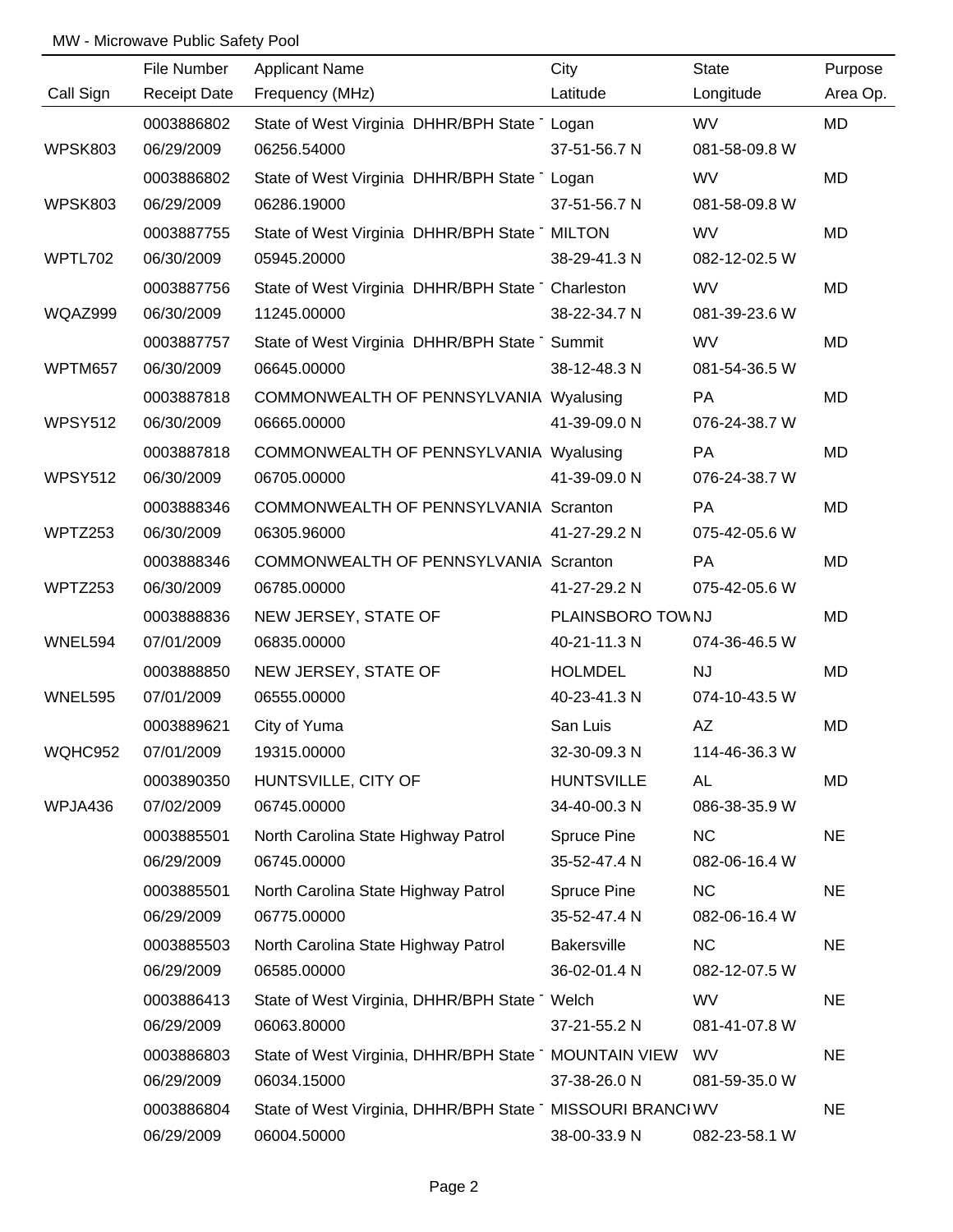# MW - Microwave Public Safety Pool

|                | File Number         | Applicant Name                                      | City         | State         | Purpose   |
|----------------|---------------------|-----------------------------------------------------|--------------|---------------|-----------|
| Call Sign      | <b>Receipt Date</b> | Frequency (MHz)                                     | Latitude     | Longitude     | Area Op.  |
|                | 0003887236          | Upper Brushy Creek Water Control and In Round Rock  |              | TX            | <b>NE</b> |
|                | 06/29/2009          | 00932.44375                                         | 30-32-26.8 N | 097-41-09.8 W |           |
|                | 0003887236          | Upper Brushy Creek Water Control and In Round Rock  |              | TX            | <b>NE</b> |
|                | 06/29/2009          | 00941.44375                                         | 30-32-26.8 N | 097-41-09.8 W |           |
|                | 0003887397          | <b>Energy Northwest</b>                             | Richland     | WA            | <b>NE</b> |
|                | 06/29/2009          | 10935.00000                                         | 47-27-45.2 N | 119-20-32.1 W |           |
|                | 0003887754          | State of West Virginia, DHHR/BPH State Saint Albans |              | WV            | <b>NE</b> |
|                | 06/30/2009          | 06197.24000                                         | 38-24-04.3 N | 081-54-06.9 W |           |
|                | 0003887754          | State of West Virginia, DHHR/BPH State Saint Albans |              | WV            | <b>NE</b> |
|                | 06/30/2009          | 06805.00000                                         | 38-24-04.3 N | 081-54-06.9 W |           |
|                | 0003887754          | State of West Virginia, DHHR/BPH State Saint Albans |              | <b>WV</b>     | <b>NE</b> |
|                | 06/30/2009          | 10755.00000                                         | 38-24-04.3 N | 081-54-06.9 W |           |
|                | 0003889641          | City of Yuma                                        | San Luis     | AZ            | <b>NE</b> |
|                | 07/01/2009          | 17755.00000                                         | 32-29-56.0 N | 114-46-30.0 W |           |
|                | 0003886365          | The City of Virginia Beach                          |              |               | <b>RO</b> |
| WNTW319        | 06/29/2009          |                                                     |              |               |           |
|                | 0003886395          | SALEM, COUNTY OF                                    |              |               | <b>RO</b> |
| WPOU360        | 06/29/2009          |                                                     |              |               |           |
|                | 0003886499          | WISCONSIN DOT, STATE PATROL                         |              |               | <b>RO</b> |
| KSG56          | 06/29/2009          |                                                     |              |               |           |
|                | 0003886500          | WISCONSIN DOT, STATE PATROL                         |              |               | <b>RO</b> |
| KVR98          | 06/29/2009          |                                                     |              |               |           |
|                | 0003887278          | FARMERS BRANCH, CITY OF                             |              |               | <b>RO</b> |
| <b>WNTV840</b> | 06/29/2009          |                                                     |              |               |           |
|                | 0003888469          | TOHONO O'DHAM UTILITY AUTHORITY                     |              |               | <b>RO</b> |
| WPOU846        | 06/30/2009          |                                                     |              |               |           |
|                | 0003888714          | BENTON, COUNTY OF                                   |              |               | <b>RO</b> |
| WNTW317        | 06/30/2009          |                                                     |              |               |           |
|                | 0003888823          | <b>VOLUSIA, COUNTY OF</b>                           |              |               | <b>RO</b> |
| WNTV942        | 07/01/2009          |                                                     |              |               |           |
|                | 0003889332          | <b>CENTRAL CLINTON COUNTY WATER F</b>               |              |               | <b>RO</b> |
| <b>WNTW321</b> | 07/01/2009          |                                                     |              |               |           |
|                | 0003889815          | <b>WASHINGTON SUBURBAN SANITARY (</b>               |              |               | <b>RO</b> |
| WNEG561        | 07/02/2009          |                                                     |              |               |           |
|                | 0003889816          | <b>WASHINGTON SUBURBAN SANITARY (</b>               |              |               | <b>RO</b> |
| WNEG560        | 07/02/2009          |                                                     |              |               |           |
|                | 0003889817          | <b>WASHINTON SUBURBAN SANITARY CO</b>               |              |               | <b>RO</b> |
| WNEG571        | 07/02/2009          |                                                     |              |               |           |